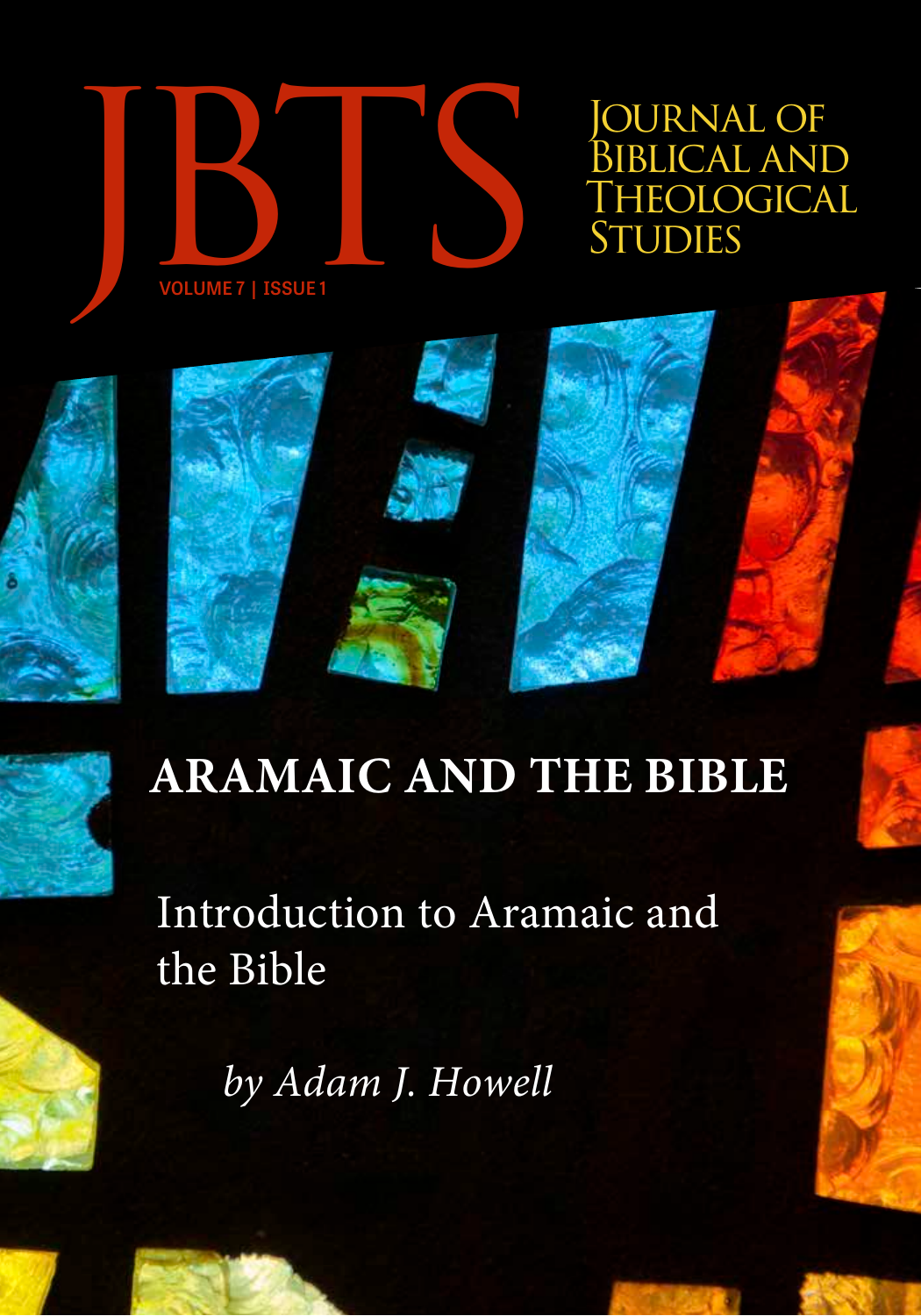# **Aramaic and the Bible Introduction**

## **Adam J. Howell**

*Adam J. Howell is Assistant Professor of Old Testament Interpretation at Boyce College & Southern Seminary in Louisville, KY.*

While the Aramaic portions of Scripture may be minimal, Aramaic studies proves to be fertile ground for understanding biblical linguistics, history, and interpretation. With only 269 verses (Gen 31:47 [partially], Jer 10:11; Dan 2:4b–7:28; Ezra 4:8–6:18; 7:12–26) of the Tanakh written in Aramaic, one may question the attention given here to the topic of "Aramaic and the Bible." However, as with any topic in biblical studies, deeper investigation into these matters will reveal more and more context into which we place the biblical narratives.

Aramaic particularly becomes helpful in this regard due to its long history as a written and spoken language in the ancient Near East. According to Franz Rosenthal, the earliest Aramaic inscriptions date to the ninth century bc. 1 Beginning as the spoken language of Aramean tribes, the language moved into Assyria and Babylon, eventually supplanting Akkadian as the *lingua franca* of the region.<sup>2</sup> By the time of King Hezekiah in Judah (2 Kgs 18:26), Aramaic was apparently an international language and continued to be so into the Persian period. Aramaic developed into several dialects both in Palestine and in Mesopotamia. Some of the most notable are Palestinian Jewish Aramaic (Targumic) in the West and Syriac in the East.

This long-standing history of the Aramaic language demonstrates that biblical scholars have much to glean from these topics. Whether one is interested in linguistic development among the Semitic languages or the translation techniques of first century targumists in the ancient synagogue, Aramaic studies, at least in some respect, set the stage for understanding both the Old and New Testaments.

In this journal issue, the reader will find articles that span this history of the Aramaic language. These few articles are by no means exhaustive of the areas of Aramaic study, but I hope that they will prove helpful to those interested in the topic(s). Articles include topics on transliteration and translation technique of the Aramaic Targums, interpretations and readings of the Aramaic portions of Daniel, Egyptian Aramaic, and also more theologically informed studies on how Aramaic informs

<sup>1.</sup> Franz Rosenthal, *A Grammar of Biblical Aramaic*, 7<sup>th</sup> rev. ed. (Wiesbaden: Harrassowitz Verlag, 2006), 9.

<sup>2</sup>. Alger F. Johns, *A Short Grammar of Biblical Aramaic* (Berrien Springs, MI: Andrews University Press, 1972), 1.